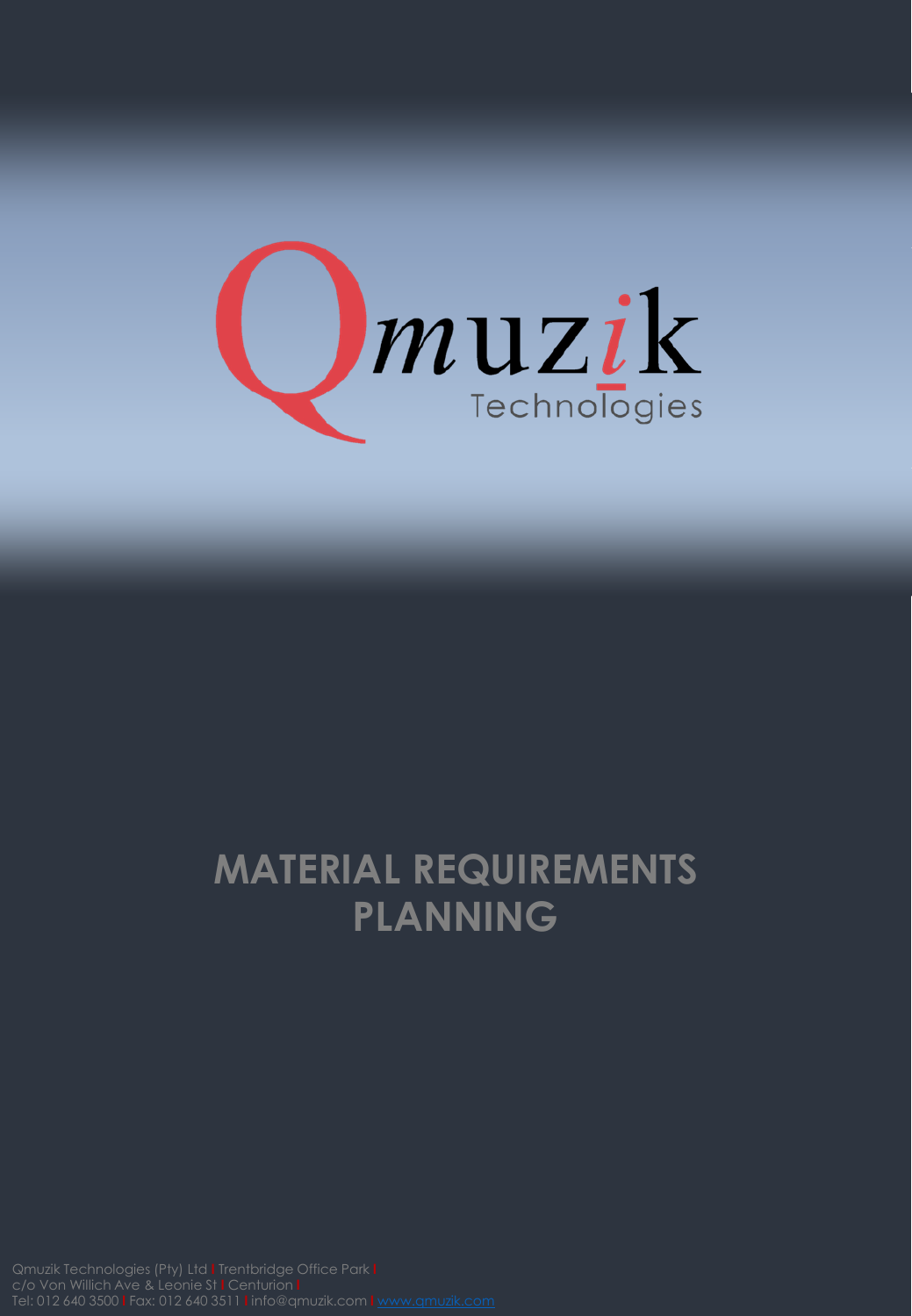

lot sizing policies, lead-times, contract requirements, shelf life expiration and quality requirements.

MRP considers demand from the sales forecast, open sales orders for products, spare parts and customer specials and– repairs, internal requirements for maintenance and equipment refurbishment, project requirements, subcontracted purchase orders, safety stock levels and stock requisitions.

MRP provides excellent multi-level pegging to the source of demand and identifies pegs and retains stock allocation and stock ownership of customers and projects during its projected-available and balancing process.

It has the ability to perform discrete contract- and project planning where contracts and projects have specific bills of material, routings, make/buy decisions, customer furnished item requirements and sourcing rules. It provides dynamic workbenches for materials planners, production planners and buyers to analyse supply and demand, to act on order release and rescheduling and to meet inventory turnover goals and minimize excess stock and obsolescence. MRP provides for multiple what-if simulations and MRP runs can be executed real-time in normal working hours.